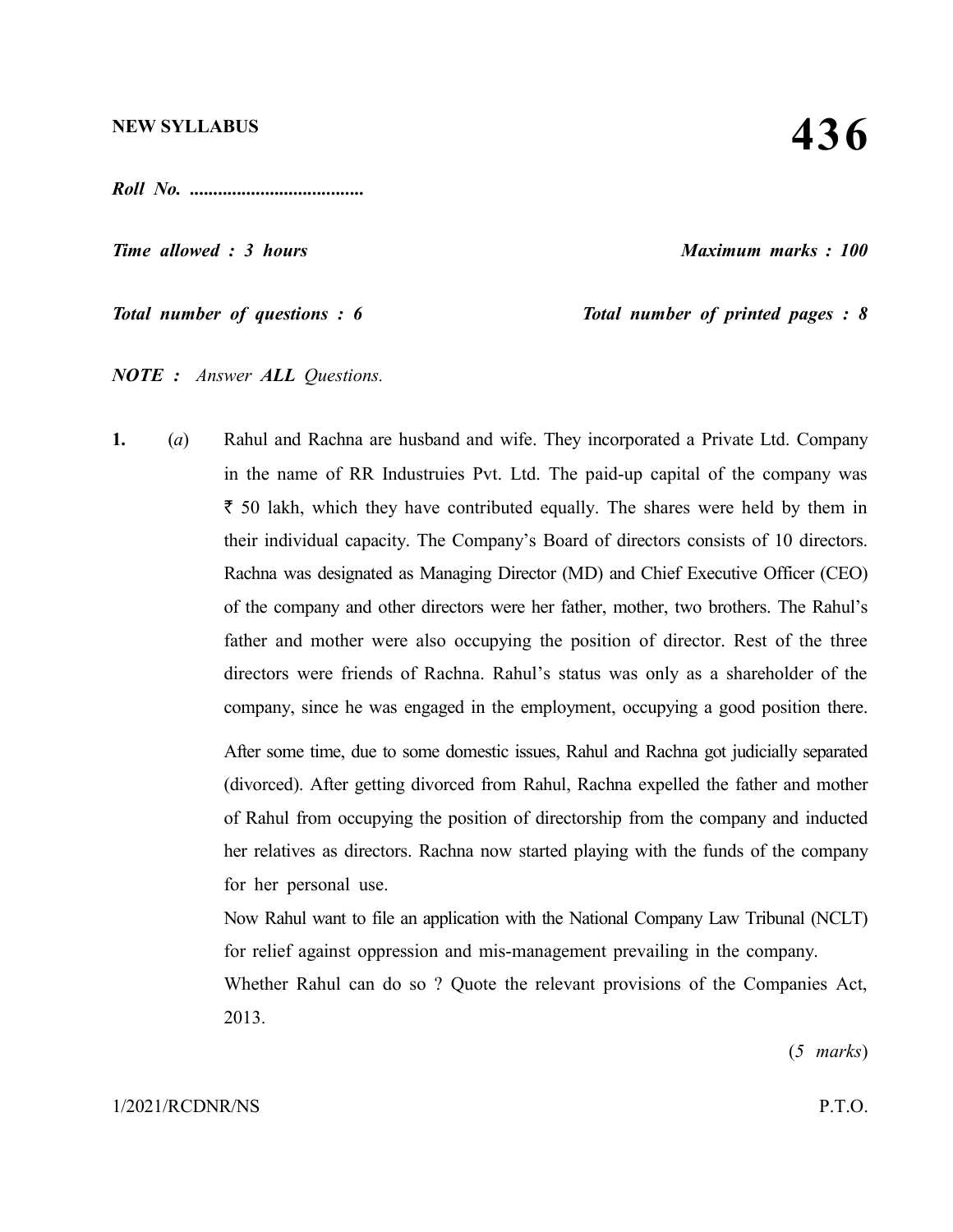# **436**

(*b*) Arun, an individual shareholder of M/s. BEL Ltd. is holding 2% of the voting rights. He made a complaint before the Adjudicating Authority that investments proposed to be made by the Company are without any adequate security and prayed for injunction to restrain the company from making such investments.

Whether Arun will succeed in his attempt ? Explain with decided case law.

(*5 marks*)

(*c*) The Registrar of Companies, Mumbai sent an order to M/s. LRM Container Services Ltd. that it would conduct investigation relating to the financial matters of the Company for the Financial Year commencing from 2016 to 2019. The management of the company after internal discussions terminated its Finance Head and three more employees of the Finance and Accounts Dept. as they were In-charge of the Dept. of the Company during the said period.

Comment on the action of the management of the company quoting the relevant provisions of the Companies Act, 2013.

(*5 marks*)

(*d*) Raghunath was the General Manager (Forex) in a company named as Impex Overseas Ltd., during the period 1st January, 2018 to 31st March, 2020. He retired from the services of the company at the close of business on 31st March, 2020. Later on, it was revealed that during his tenure, the company has contravened some of the provisions of the Foreign Exchange Management, Act, 1999 (FEMA) and this happened due to non-compliance on the part of Raghunath. The Company asked Raghunath to pay the penalty, but he denied and told that he

is now, not in the service of the company and the company itself, is liable to pay the penalty.

Advise the company about the legal provisions under FEMA in this regard.

(*5 marks*)

### 1/2021/RCDNR/NS Contd. ........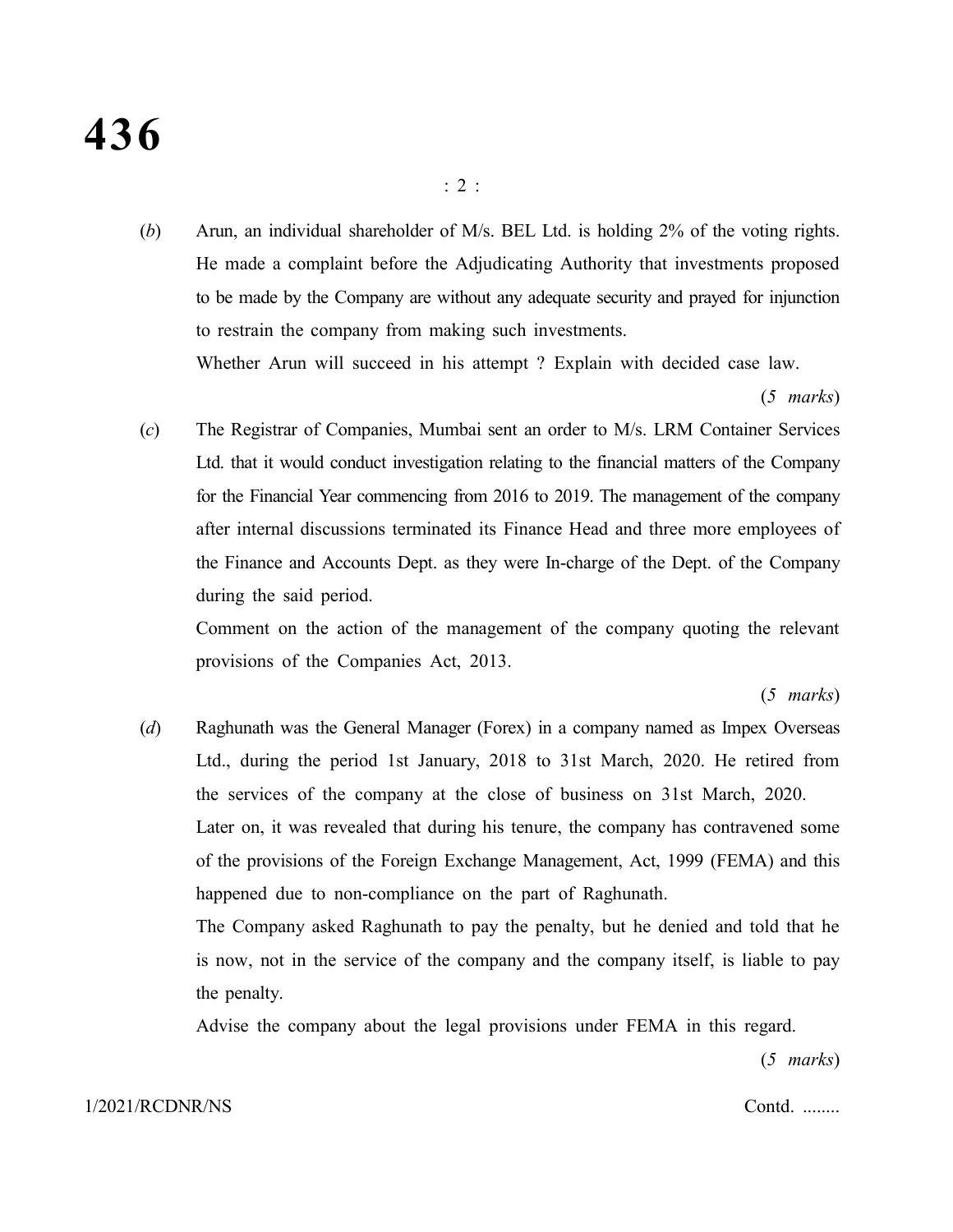### *Attempt all parts of either Q. No. 2 or Q. No. 2A*

**2.** (*a*) During the course of Secretarial Audit, it was found that in one of the case of transmission of shares, the company took 4 months from the date of its lodgment. Discuss the provisions relating to the transmission of shares under the Companies Act, 2013.

> Is there any change in the penal provision in the recent amendment made by the Companies (Amendment) Act, 2020 ?

> > (*4 marks*)

(*b*) Class Action suit can be filed by the Members only; this right is not available to the depositors of the company. Do you agree with the statement ? Discuss the relevant provisions under the Companies Act, 2013.

(*4 marks*)

(*c*) A company, engaged in the real estate business, intend to come out with Initial Public Offer (IPO), filed a prospectus with the SEBI for its approval. In the prospectus, the company mentioned that it is having land bank in Mumbai and Pune and the proceeds of the IPO shall be utilised for the construction of residential flats at such places. Ashok invested in the IPO and also got the allotment. Later on it was discovered that company was not having any land bank either at Mumbai or at Pune. At the time of the issue of the prospectus, it had only entered into an agreement with the owner of the land for its redevelopment and thereafter construction of residential flats on lease basis. However, due to some disputes, the land owner refused to company to use the land for the aforesaid purposes.

What recourse is available to Ashok, who had invested in the IPO ?

(*4 marks*)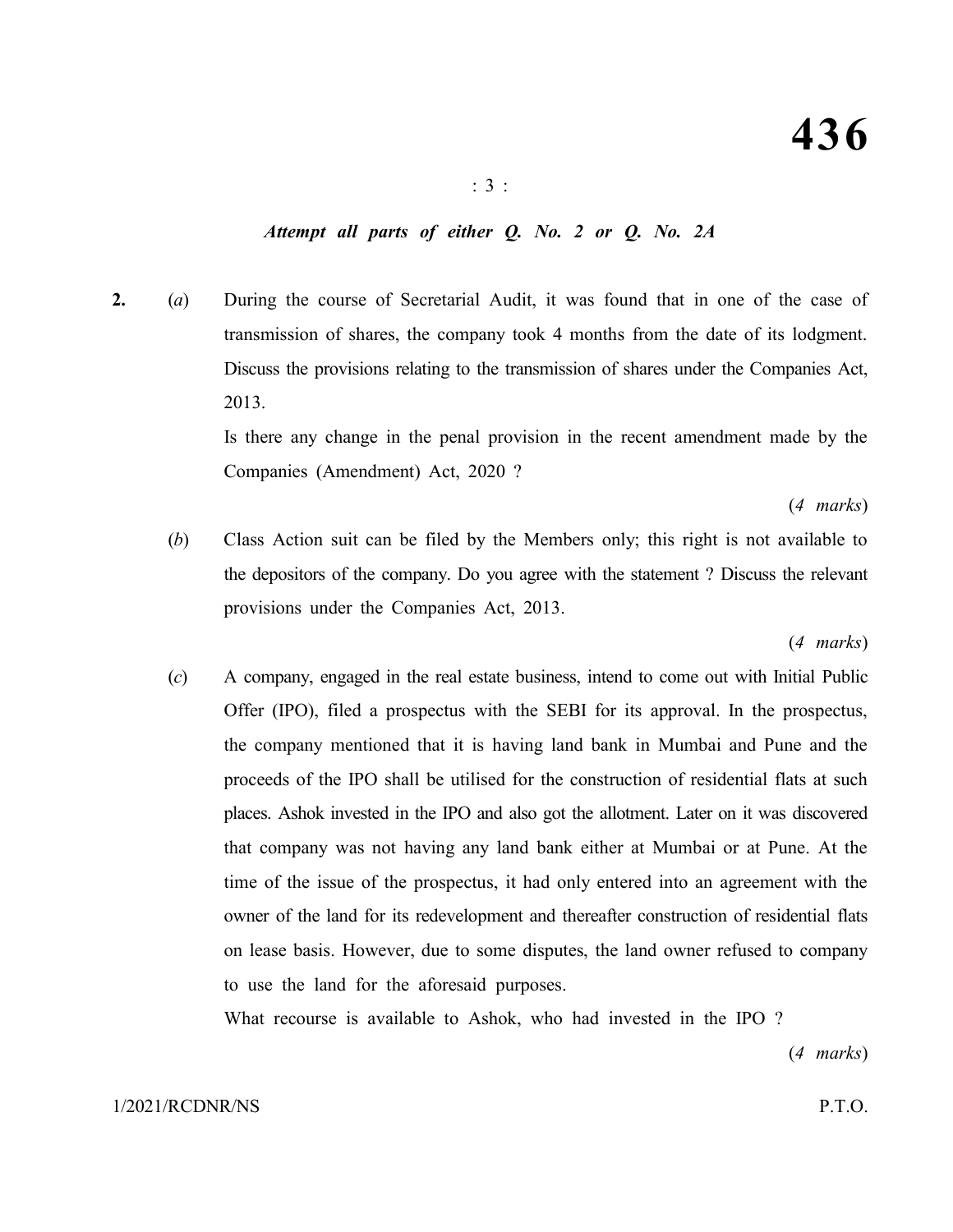(*d*) As per the provisions of the Indian Penal Code, 1860, ''the offences relating to cheating, intention to deceive is to be proved and mere negligence is not cheating''. Explain the main ingredients of the offence ''cheating'' with relevant case laws/Judicial pronouncements.

(*4 marks*)

### *OR (Alternate question to Q. No. 2)*

**2A.** (*i*) Explain the meaning of Exit Checks and Clawbacks.

(*4 marks*)

(*ii*) The Bombay High Court ordered the CBI to conduct an investigation against a Public Sector Undertaking (PSU) Chief of the State Government who is involved in a corruption case. The State Government objected to the same as the matter is not referred to it besides no consent is obtained from the State Government in this matter. Under these circumstances, whether Central Bureau of Investigation (CBI) can proceed on its investigation ? Quote the relevant provisions of the law.

(*4 marks*)

(*iii*) Unique Auto Products Ltd., produces electric bikes, which is a new product. Its average per km. expenses in running the bike comes under rupee One. Due to its fuel economy and low cost, it enjoys almost the monopolistic situation in the relevant market. The cost of such bike to the company comes to  $\bar{\tau}$  60,000 and the company is able to sale it in the market for  $\bar{\tau}$  99,000 per bike.

Looking to the announcement of the Govt of India to promote the electric bikes, some more producers entered in the market. However, due to weak demand of the electric bikes produced by other companies, the cost to these company was around  $\bar{z}$  80,000 per bike.

In order to enjoy the monopolistic situation, the Unique Auto Products Ltd., reduced the prices of its bike even below its cost price, so that it may remove the other new comers in the market, in a short run.

1/2021/RCDNR/NS Contd. ........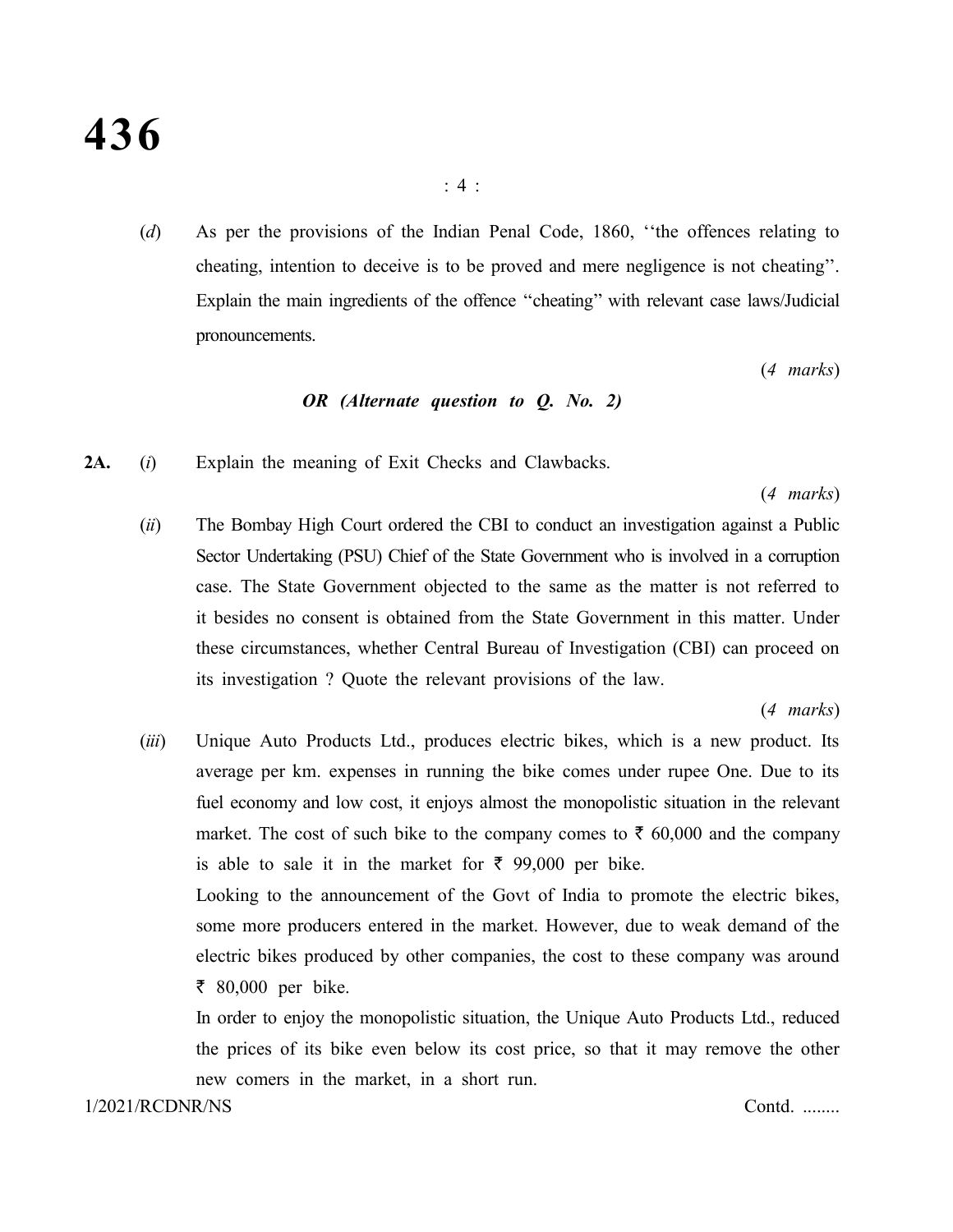The other manufactures, made complaint before the Competition Commission of India (CCI) about the predatory price technique used by the Unique Auto Products Ltd. Comment, whether CCI can take action in such a situation ?

(*4 marks*)

(*iv*) What is Disgorgement ? Who has the power to order disgorgement and under which circumstances ?

(*4 marks*)

### *Attempt all parts of either Q. No. 3 or Q. No. 3A*

**3.** (*a*) PQR Ltd. failed to file return of allotment against the 16 lakh shares allotted by the Board of directors at its meeting held on 20th April, 2016 and got order for compounding of offence on 10th June, 2018. The company again failed to file return of allotment against the 11 lakh shares allotted by the Board of directors at its meeting held on 4th March, 2019. What options are available to the company in respect of this default ?

(*4 marks*)

(*b*) SEBI issued an order against the directors of the Shyam and Company Ltd., a listed entity, against their failure to comply with the some of the provisions of the SEBI (LODR) Regulations, 2015 and levied penalty for the same. However, the directors of the company are of the opinion the penalty levied by the SEBI for non-compliance of the provisions are not applicable to the company since these provisions came into effect after the amendment in the SEBI (LODR) Regulations, 2015 and company had complied with the old provisions, which were applicable on the company at the prevailing time.

Advise the company the legal recourse available to it, quoting the relevant provisions of the law.

(*4 marks*)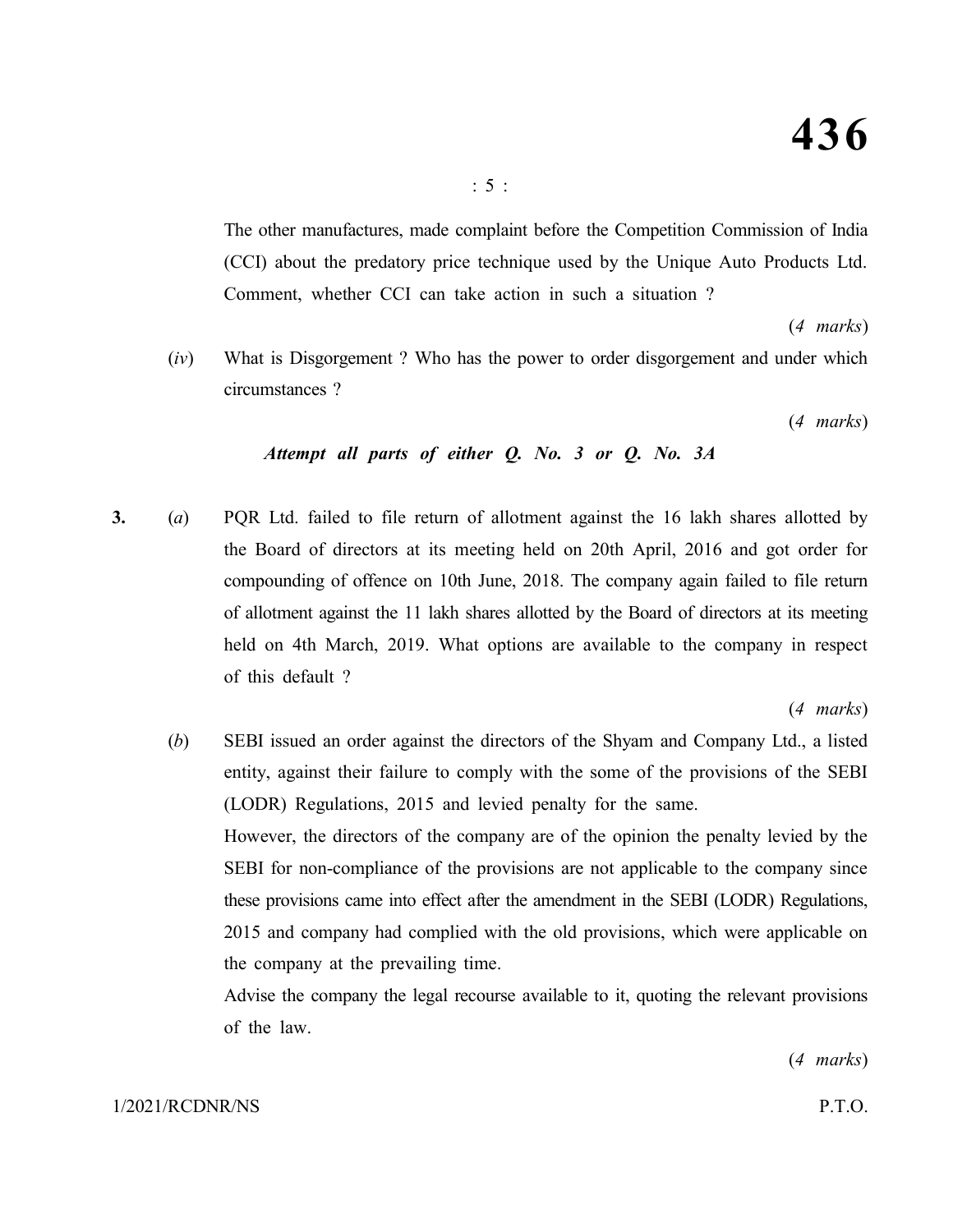# **436**

(*c*) Under the Prevention of Money Laundering Act, 2002, the Adjudicating Authority assumes the powers of a civil court under the Code of Civil Procedure, 1908 while trying a suit relating to certain matters. Under what circumstances, the adjudicating authority can do so ?

(*4 marks*)

(*d*) Explain what offences are cognizable and non-bailable under the Prevention of Money Laundering Act, 2002.

(*4 marks*)

### *OR (Alternate question to Q. No. 3)*

- **3A.** (*i*) What do you mean by 'Adjudicating' under the Companies Act, 2013 ? What factors Adjudicating Officer shall consider while adjudging quantum of penalty ?
	- (*ii*) Explain the meaning of Mediation and Conciliation. What is the difference between these two terms ?
	- (*iii*) What do you mean by compounding of offences ? Which offences can be compounded under the Companies Act, 2013 and which cannot ?
	- (*iv*) What is the procedure for compounding of contraventions under Foreign Exchange Management Act, 1999 ?

(*4 marks each*)

**4.** (*a*) Explain the powers of Enforcement Directorate to compound the contraventions under the provisions of Foreign Exchange Management Act, 1999.

(*4 marks*)

(*b*) Discuss the General Liability Insurance *Vs* Professional Liability Insurance. What are the businesses and individuals benefitted by subscribing to a professional indemnity insurance policy ?

(*4 marks*)

### 1/2021/RCDNR/NS Contd. ........

### : 6 :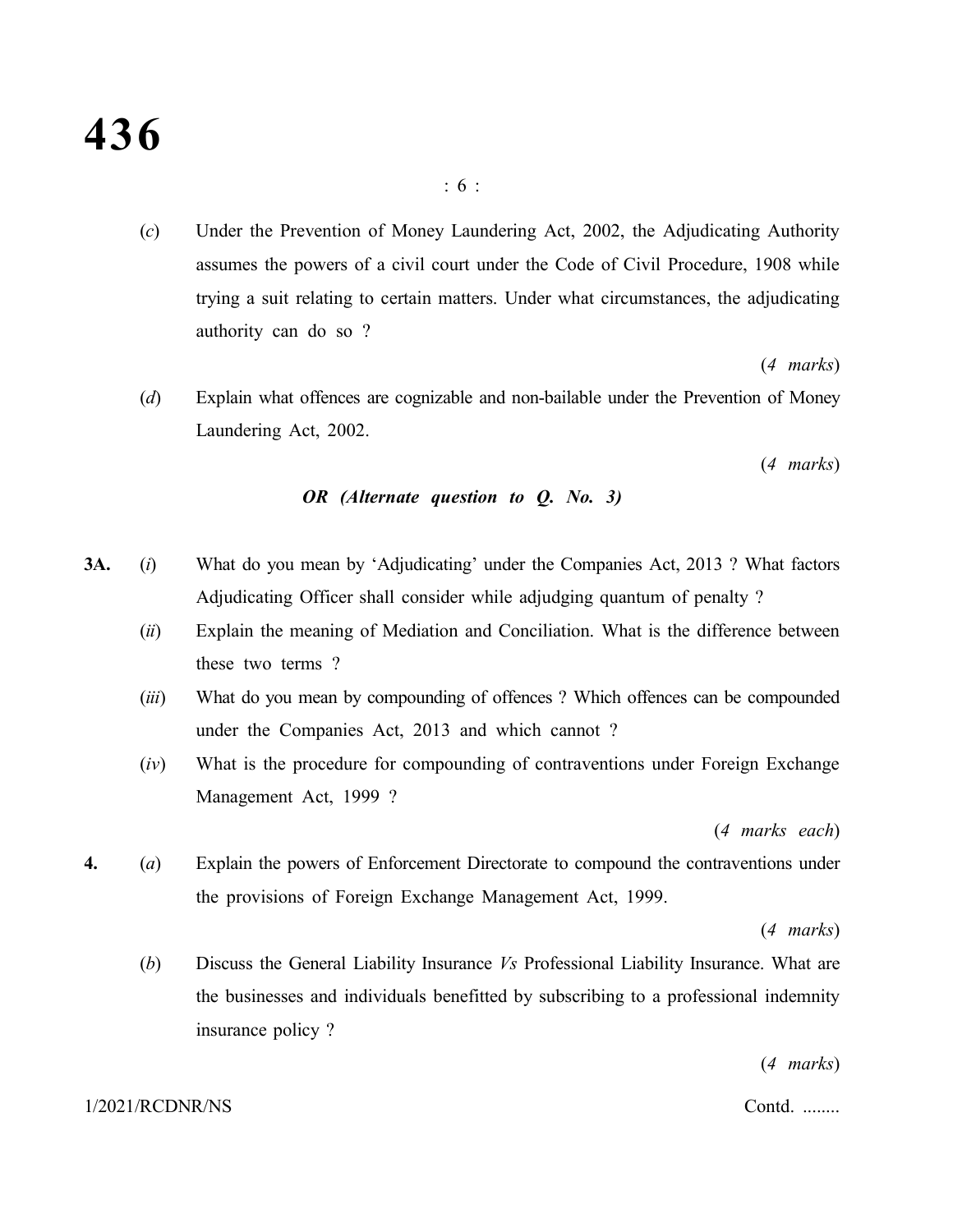(*c*) Crisis management often requires decisions to be made within a short time frame, and often after an event has already taken place. In light of this statement, explain the meaning of Crisis Management and elaborate the (i) Crisis of Malevolence and (ii) Crisis of Organizational Misdeeds.

### (*4 marks*)

- (*d*) Section 2(29) of the Companies Act, 2013 defines and declares what ''court'' means. For different purposes, different courts are the relevant courts. Elaborate this statement. (*4 marks*)
- **5.** (*a*) You are the Company Secretary of Nice Entertainment Ltd, a listed entity, engaged in the business of producing and trading of video games. The Board of directors have asked you to prepare and submit before the Board a note on Directors and Officers Liability Insurance (D and O Insurance). Prepare a brief note for perusal before the Board narrating the key features of the D and O Insurance Policy.
	- (*b*) Explain the circumstances under which persons may be detained for period longer than three months without obtaining the opinion of Advisory Board as prescribed in the Conservation of Foreign Exchange and Prevention of Smuggling Activities Act, 1974.

(*8 marks each*)

**6.** (*a*) Zuber, who is a joint venture partner in a company, had surreptitiously used information acquired in the course of pursuing the joint venture in order to acquire property adjacent to the joint venture site for his own use. The price paid for such deal by the Zuber was from the genuine and disclosed sources of income. Whether Zuber can be held liable for acquiring such property adjacent to the company ? Explain with the help of decided case law.

(*4 marks*)